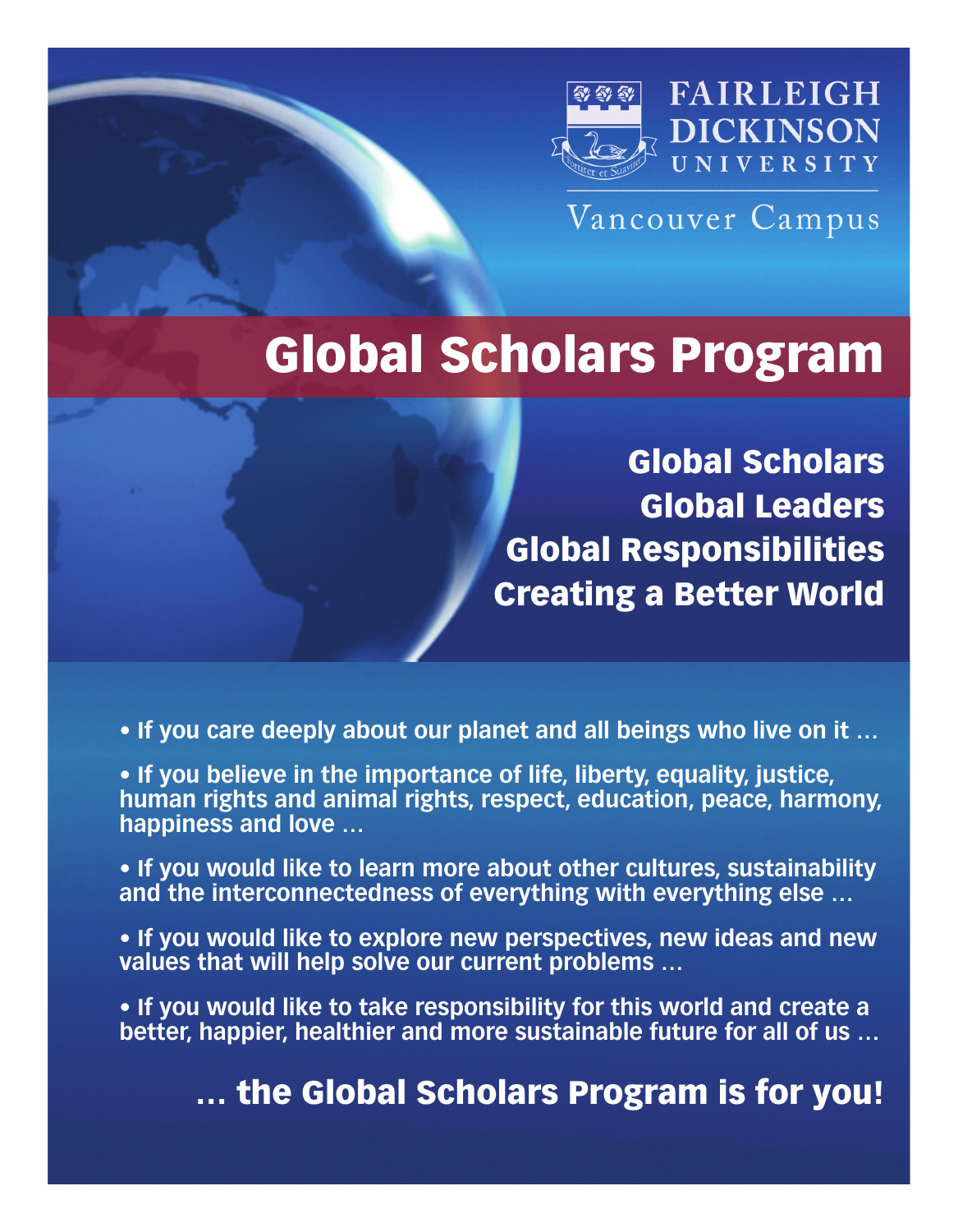

# **Description of the Global Scholars Program**

#### **The Global Scholars Program (GSP) is a program for entering firsttime, full-time freshmen at the University's campus in Vancouver, British Columbia, Canada**

**The concept for the Global Scholars Program was inspired by FDU's founding mission as an institution that is "of and for the world."**

**As a Global Scholar, you will be part of a distinctive community of learners who are committed to world citizenship and to developing a global perspective as tomorrow's leaders.**

**The four-year** *selective* **Global Scholars Program is an organized and integrated course of study that combines an intensive multidisciplinary learning environment with a cross-spectrum of cultural experiences on and off campus. Beginning with the freshman year, Global Scholars participate in domestic and international** *experiential learning* **including:**

- A Global Scholars Seminar in the fall of years one, two and three;
- Regular discussion meetings;
- Participation in United videoconferences together with other FDU campuses in New Jersey;
- Participation in the Diplomatic Speaker Series at FDU's Vancouver Campus with talks by consuls from various parts of the world;
- Opportunity to participate in other local talks and events concerning global issues;
- Participation in a variety of cultural and multicultural events, including local field trips;
- Access to online resources about a variety of global topics;
- Optional trips to the United Nations Headquarters in New York\*;
- Opportunity to participate in cocurricular field experiences at FDU campuses in New Jersey and elsewhere\*; and
- Opportunity to study a semester abroad.\*

*\*There is no additional tuition for special credit-bearing courses, cocurricular experiences or the semester* abroad. However, costs related to travel and living expenses while traveling and/or studying abroad are the re*sponsibility of the Global Scholar.*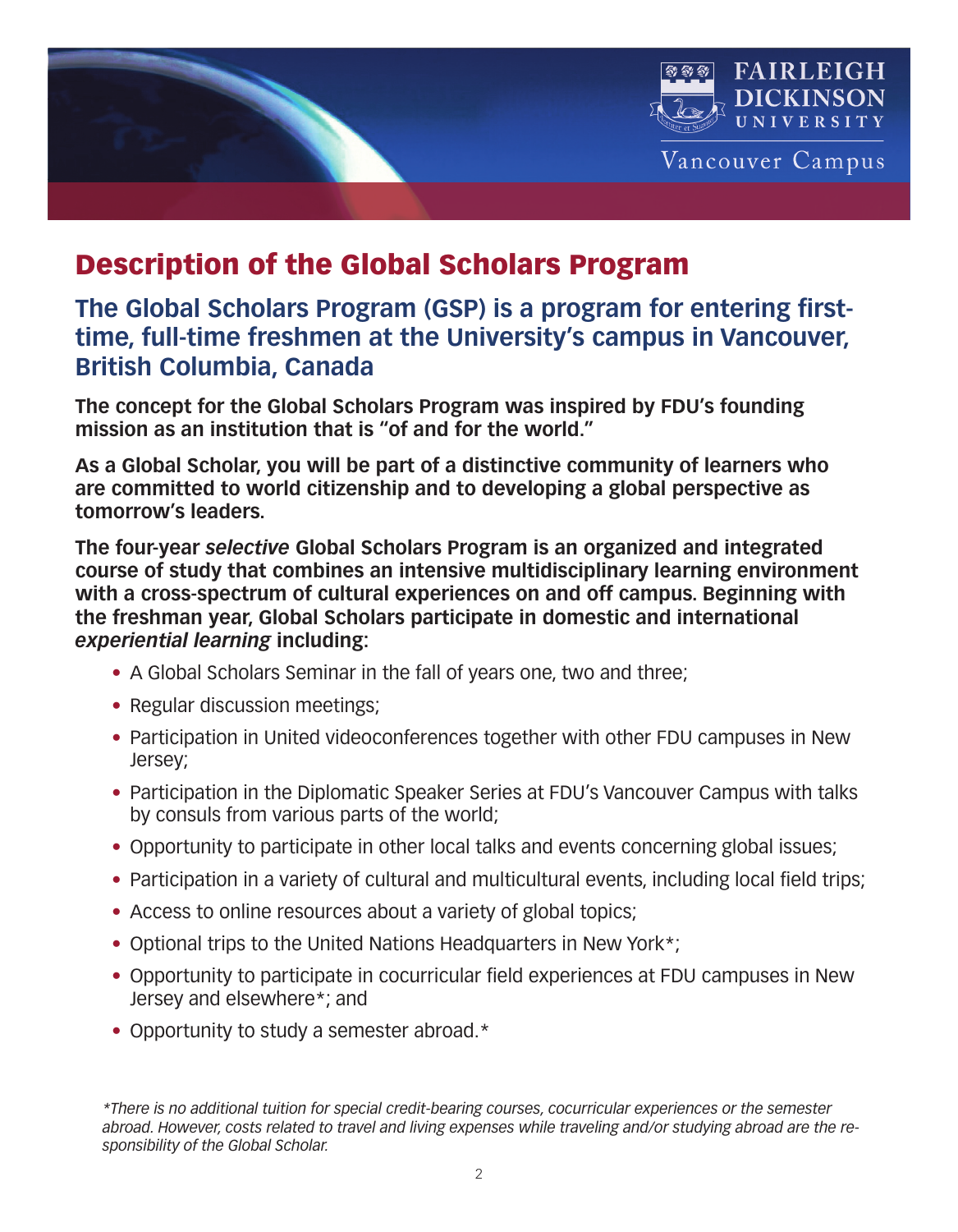

# **Eligibility**

- High school graduation with an 80 percent average or higher in final grade 12 courses\*
- Adequate English level to enter the University
- Demonstrated participation in school and/or community activities (in activities of global importance specifically)

\*Students with an average of 76 percent or higher may be considered if evidence of school and/or community in*volvement (with a global emphasis) has been demonstrated.*

**Each year, approximately 12 to 15 students are selected to participate in the Global Scholars Program in Vancouver. Students in the program receive a tuition scholarship valued at up to \$37,570 USD based on completion of a full 130-credit degree program in business administration or information technology.**

#### **The following must be included with your Vancouver Campus application:**

- Most current high school transcript.
- A letter outlining your interest and/or involvement in promoting global issues and world citizenship.
- Your answers to the questions outlined in the questionnaires (next page).
- Résumé or list of achievements, including community involvement and volunteer experiences.
- Two or more letters of recommendation (from teachers, supervisors or community leaders).

#### **Email your Global Scholars Program application materials to**

vancouver-admissions@fdu.edu

#### **Or mail the completed application and other materials to**

Admissions Fairleigh Dickinson University 842 Cambie Street Vancouver, BC V6B 2P6 Canada

#### **For more information**

Phone: 604-648-4460 or email: vancouver-admissions@fdu.edu

#### **Application Deadline**

June 30